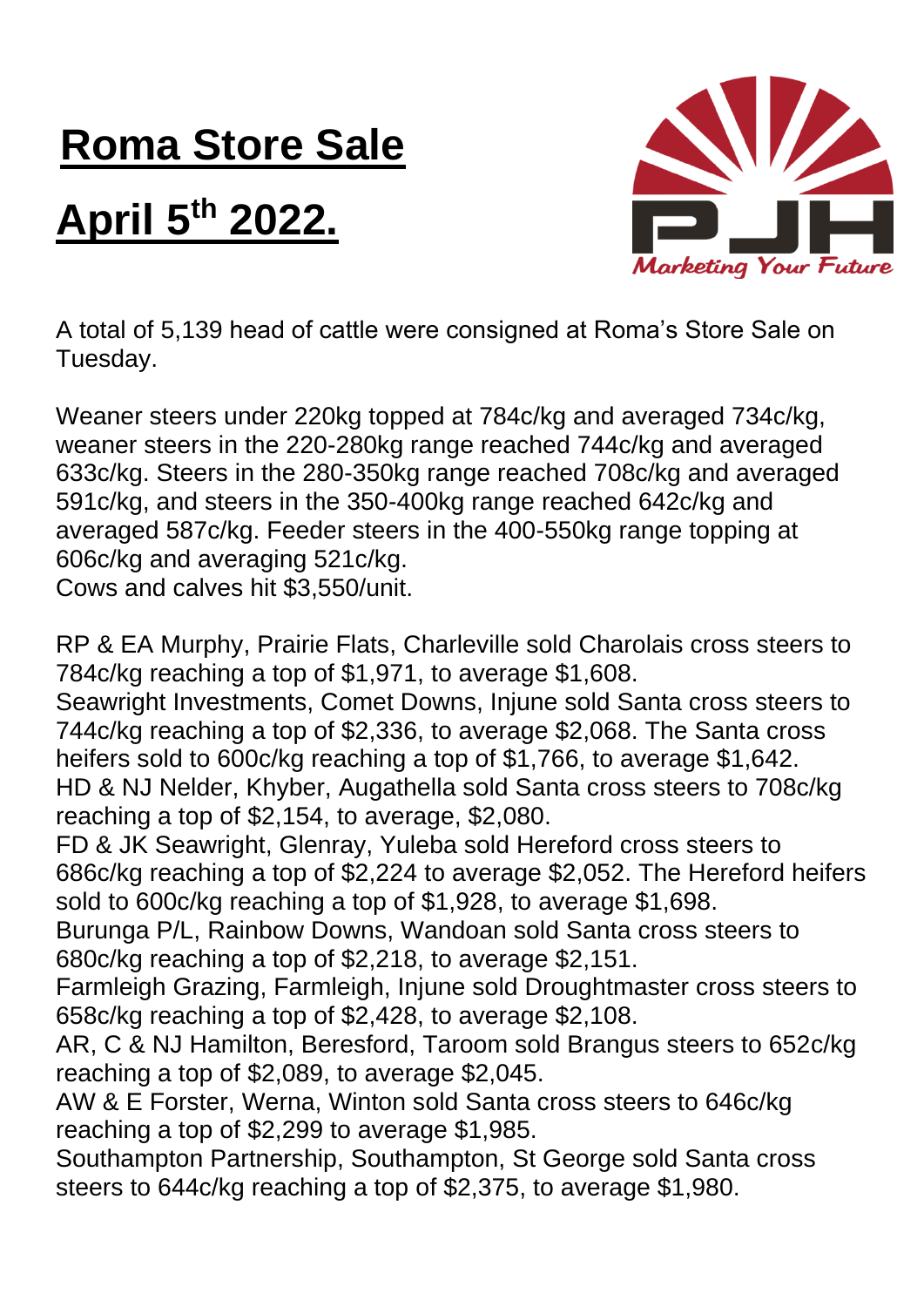Defiance Cattle Co, sold Santa cross steers to 628c/kg reaching a top of \$2,414, to average \$2,352.

EJ & CF Rolfe, Nindinna, Roma sold Charolais cross steers to 624c/kg reaching a top of \$2,264, to average \$2,117. The Charolais cross heifers sold to 570c/kg reaching a top of \$2,190, to average \$1,659.

M & NE McKay, Macwood, St George sold Santa cross steers to 620c/kg reaching a top of \$2,287, to average \$2,287.

MB & CM Coomber, Hillcrest, Roma sold Angus steers to 614c/kg reaching a top of \$2,818, to average \$2,471. The Angus heifers sold to 594c/kg reaching a top of \$2,375, to average \$2,212.

Dalmally Grazing Co, Dalmally, Roma sold Droughtmaster cross steers to 586c/kg reaching a top of \$2,403, to average \$2,348.

LT & ML Price, Mt Hope, Wallumbilla sold Droughtmaster steers to 572c/kg reaching a top of \$2,470, to average \$2,347.

J E N & J M Bell, Kinnoul, Taroom sold Santa steers to 548c/kg reaching a top of \$2,552, to average \$2,324.

Copai Pastoral Co, Bulls Gully, Quilpie sold Droughtmaster cross steers to 506c/kg reaching a top of \$2,533, to average \$2,112. The Brahman cross heifers sold to 448c/kg reaching a top of \$1,778, to average \$1,531.

Heifers under 220kg topped at 650c/kg and averaged 428c/kg, while heifers in the 220-280kg range topped at 640c/kg and averaged 531c/kg. Heifers in the 280-350kg range topped at 642c/kg, averaging 535c/kg. Heifers in the 350-450kg range topped at 594c/kg, averaging 473c/kg.

Toalki Pastoral Co, Toalki, Surat sold Charolais cross heifers to 640c/kg reaching \$3,060 to average \$2,863. The Charolais cross cows and calves sold to \$3,550/unit to average \$3,091/unit.

Cleveland Ag, Nockatunga Station, Thargomindah sold Angus cross heifers to 632c/kg reaching a top of \$2,031 to average \$1,726.

BJ & WR Taylor, Marjundale, Injune sold Charolais cross heifers to 564c/kg reaching a top of \$2,200, to average \$1,679.

Fleetwood Grazing Co, Corinda, Aramac sold Brahman heifers to 430c/kg reaching a top of \$1,695, to average \$1,487.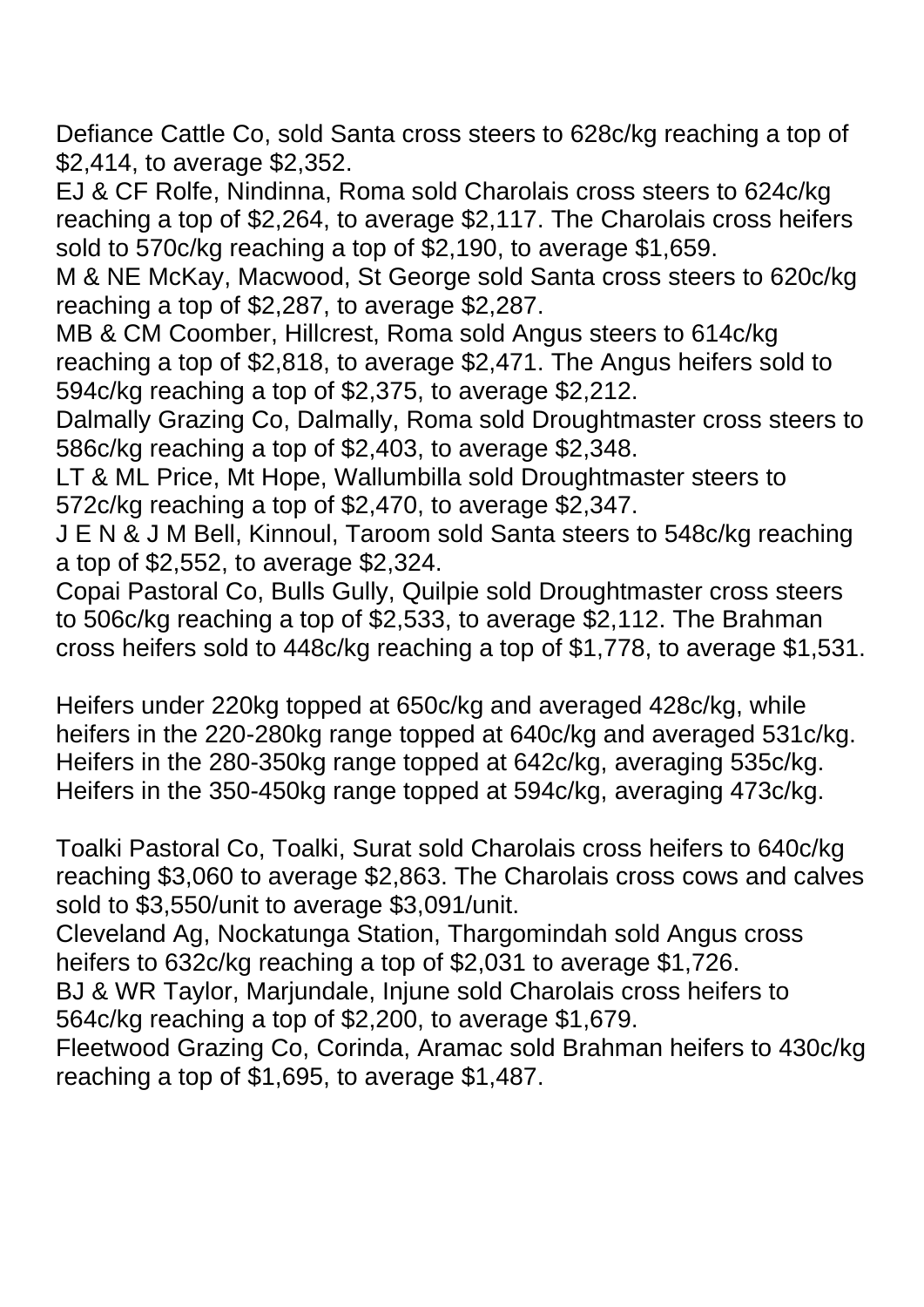Cows in the 300-400kg range reached 350c/kg and averaged 311c/kg, while cows in the 400kg-500kg range reached 372c/kg and averaged 344c/kg. Cows over 500kg topped at 422c/kg, averaging 358c/kg.

Australia Aulong Auniu Wang Operations, Oakpark, Charleville sold Brahman cross cows to 422c/kg reaching a top of \$2,214, to average \$1,628.

South Westgrove Cattle Co Pty Ltd, South Westgrove, Injune sold Santa cross cows to 381c/kg reaching a top of \$2,477, to average \$2,150. AR Morrison, Park Nook, Surat sold Charolais cross cows and calves to \$3,550/unit to average \$3,401/unit.

## *NEXT STORE SALE IS 12th APRIL PJH SELL 3 rd POSITION*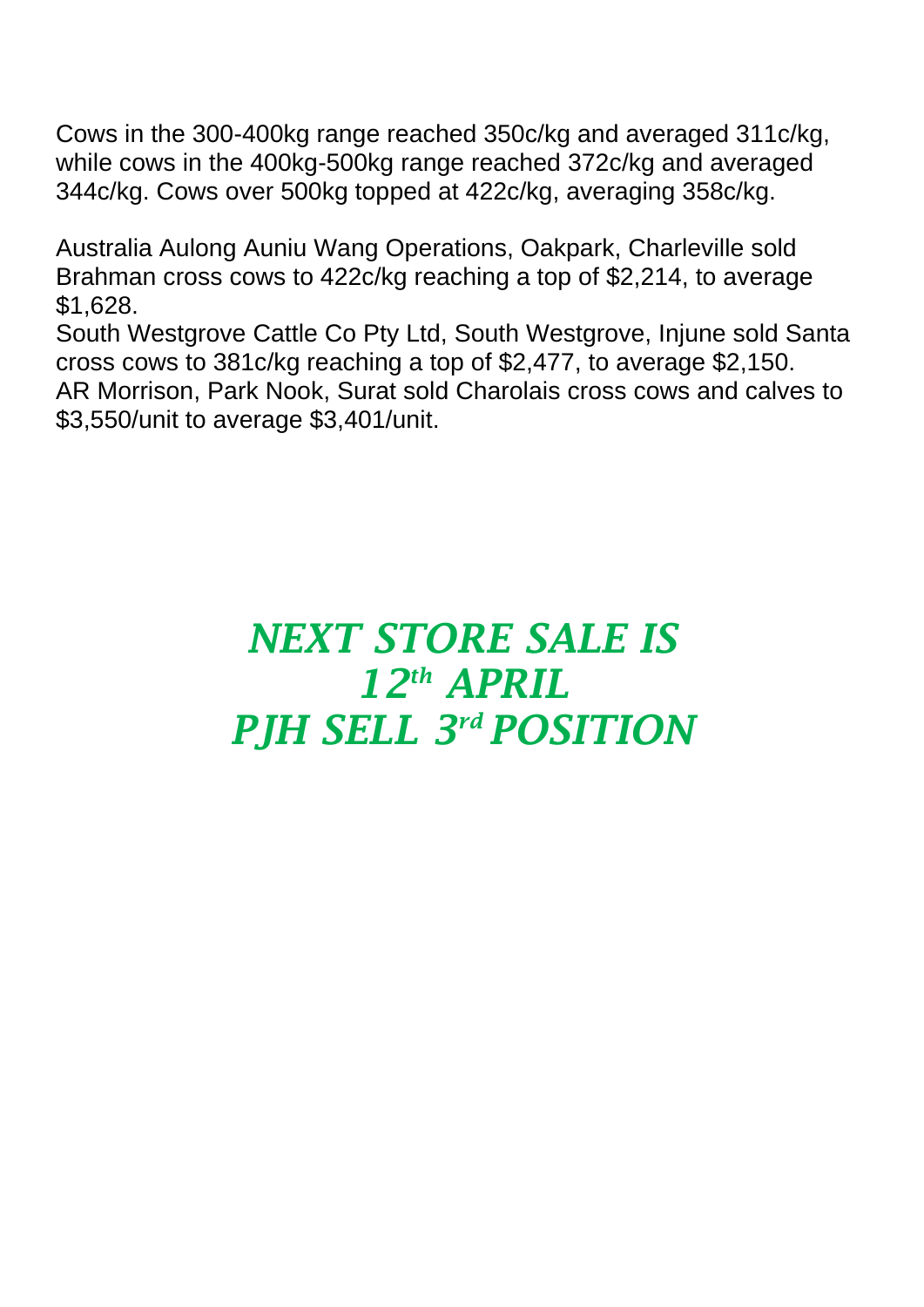## **Roma Summary Report April 5th 2022.**



A total of 5,139 head of cattle were consigned at Roma's Store Sale on Tuesday.

Weaner steers under 220kg topped at 784c/kg and averaged 734c/kg, weaner steers in the 220-280kg range reached 744c/kg and averaged 633c/kg. Steers in the 280-350kg range reached 708c/kg and averaged 591c/kg, and steers in the 350-400kg range reached 642c/kg and averaged 587c/kg. Feeder steers in the 400-550kg range topping at 606c/kg and averaging 521c/kg.

| <b>Description</b>      | <b>Head</b> | Average c/kg | <b>Maximum</b><br>c/kg | Average \$/<br>head | Maximum \$/<br>head |
|-------------------------|-------------|--------------|------------------------|---------------------|---------------------|
| <b>Steers to 220kg</b>  | 96          | 734          | 784                    | 1,380               | 1,568               |
| $220 - 280$ kg          | 227         | 633          | 744                    | 1,610               | 1,987               |
| $280 - 350$ kg          | 653         | 591          | 708                    | 1,855               | 2,336               |
| $350 - 400$ kg          | 356         | 587          | 642                    | 2,198               | 2,414               |
| $400 - 550$ kg          | 396         | 521          | 606                    | 2,313               | 2,818               |
|                         |             |              |                        |                     |                     |
| <b>Heifers to 220kg</b> | 111         | 428          | 650                    | 789                 | 1,365               |
| $220 - 280$ kg          | 366         | 531          | 640                    | 1,416               | 1,738               |
| $280 - 350$ kg          | 865         | 535          | 642                    | 1,659               | 2,062               |
| $350 - 450$ kg          | 371         | 473          | 594                    | 1,827               | 2,386               |
|                         |             |              |                        |                     |                     |
| <b>Cows 300 - 400kg</b> | 74          | 311          | 350                    | 1,140               | 1,386               |
| $400 - 500$ kg          | 326         | 344          | 372                    | 1,568               | 1,836               |
| Over 500kg              | 231         | 358          | 422                    | 2,035               | 2,772               |
|                         |             |              |                        |                     |                     |
| <b>Bulls to 400kg</b>   | 244         | 493          | 716                    | 1,269               | 2,028               |
| $400 - 600$ kg          | 23          | 406          | 458                    | 1,963               | 2,173               |
| Over 600kg              | 55          | 354          | 385                    | 2,862               | 3,751               |
|                         |             |              |                        |                     |                     |
| <b>PTIC Heifers</b>     |             |              |                        |                     |                     |